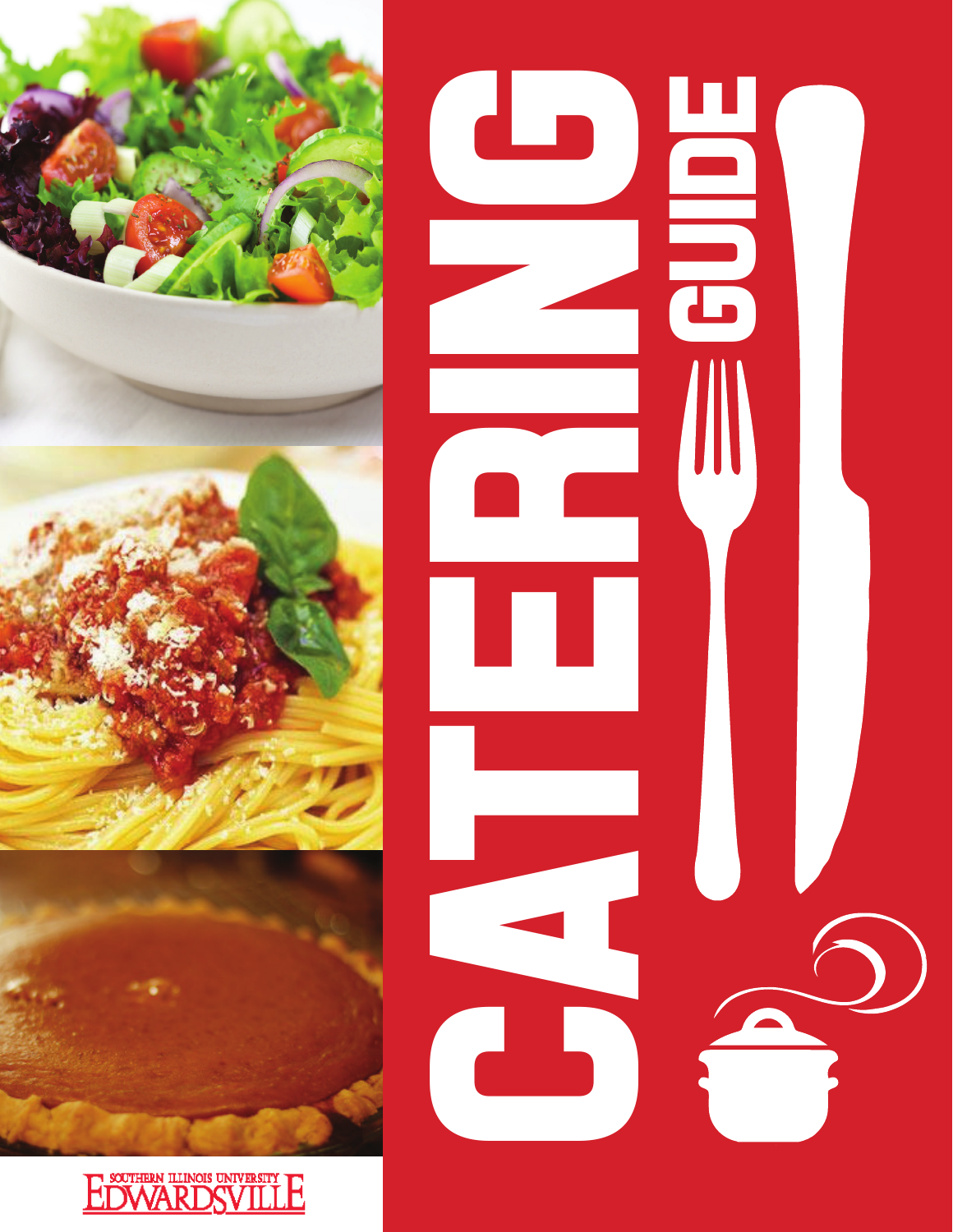# **Catering Guide Table of Contents**

| <b>Catering Requests and Orders</b>     | $\mathbf{2}$ |
|-----------------------------------------|--------------|
| <b>Inclement Weather</b>                | 3            |
| <b>Out of Building Delivery Charges</b> | 4            |
| <b>Cold Breakfast Menu</b>              | 5            |
| <b>Hot Buffet Breakfast</b>             | 6            |
| <b>Boxed Lunches</b>                    | 7            |
| <b>Hot Lunch and Dinner Menu</b>        | 8            |
| <b>Lunch and Dinner Buffet</b>          | $9 - 12$     |
| <b>Appetizer and Snack Menu</b>         | 13           |
| <b>Hot Beverages</b>                    | 14           |
| <b>Bakery</b>                           | 15           |
| <b>Bar Service</b>                      | 16 - 17      |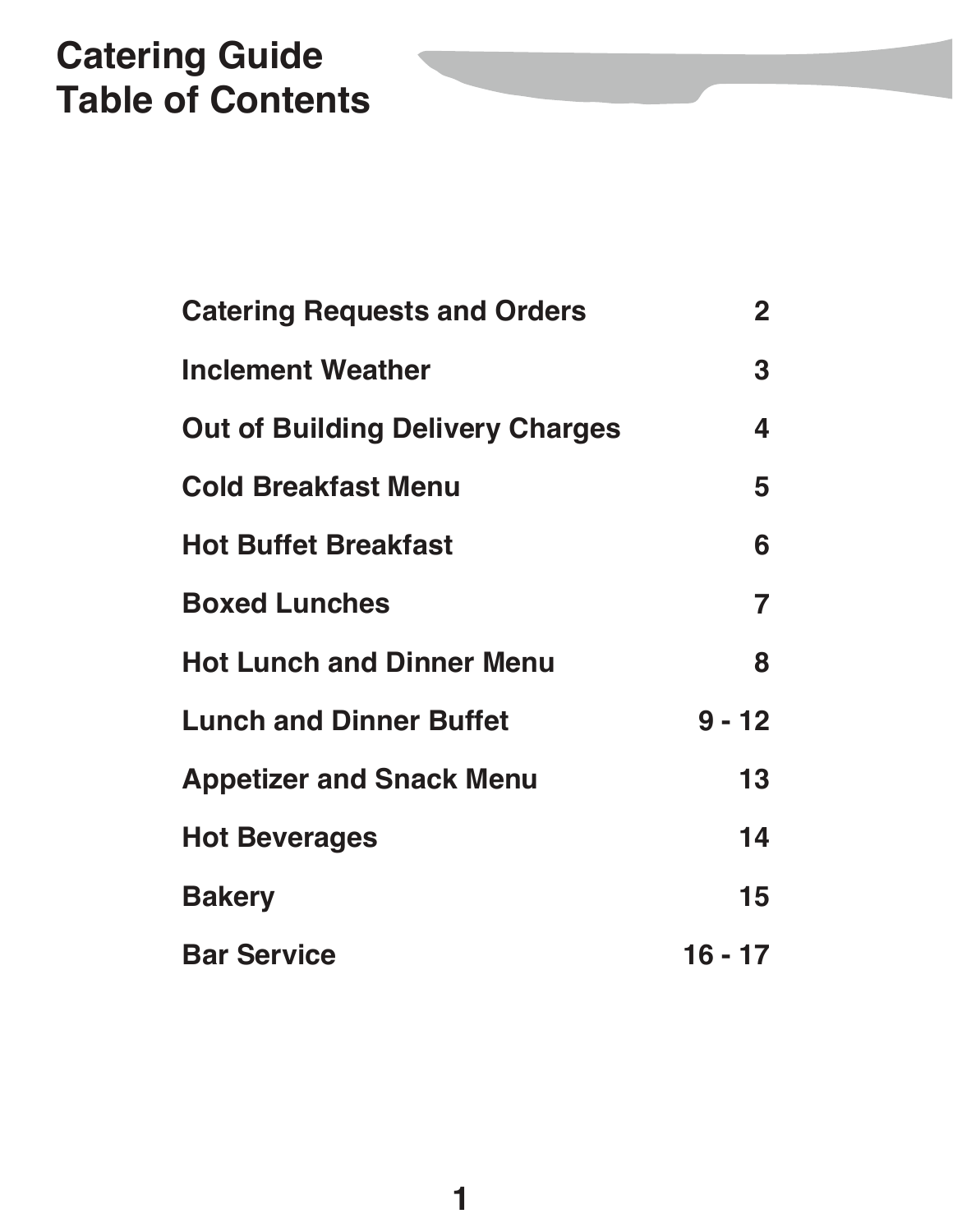# **Catering Guide 2021**

## **Catering Requests and Orders**

To place your catering order, contact Event Services at 618-650-3001 or your Event Services contact no later than 12 p.m. two weeks prior to your event date. Orders received within two weeks prior to the event will result in a 15% late fee.

Refer to the current Reservation and Catering Policy for overall guidelines.

### **Guaranteed Number of Guests**

To ensure appropriate service preparation, we require the final guaranteed number of guests by 12 p.m. three business days prior to your event. You will be charged for this number of guests unless you exceed the guaranteed number, at which point you will be charged the actual number served. Increases in the number of guests within 72 hours of the event will be subject to an additional 15% late fee. If we do not receive your final guarantee, we will use the last estimate on record. If the Monday prior to the event is an observed holiday, guarantees for Thursday events will be due by 12 p.m. on the Friday prior.

### **Deadlines**

Event Day **Guarantee Day** Saturday, Sunday or Monday 12 p.m. Wednesday<br>Tuesday 12 p.m. Thursday 12 p.m. Thursday Wednesday 12 p.m. Friday Thursday 12 p.m. Monday Friday 12 p.m. Tuesday

## **Cancellations**

Cancellations must be made no less than five business days prior to the event date. Cancellations made less than five business days prior to the event date will be billed for 50% of the catering order. Events cancelled the day of the event will be billed at 100% of the catering order.

### **Inclement Weather**

When inclement weather affects the immediate area, the University may close the campus. The Morris University Center is considered to be an essential service and will remain open with adjusted hours and limited, essential services (e.g. food service for residential students).

**2**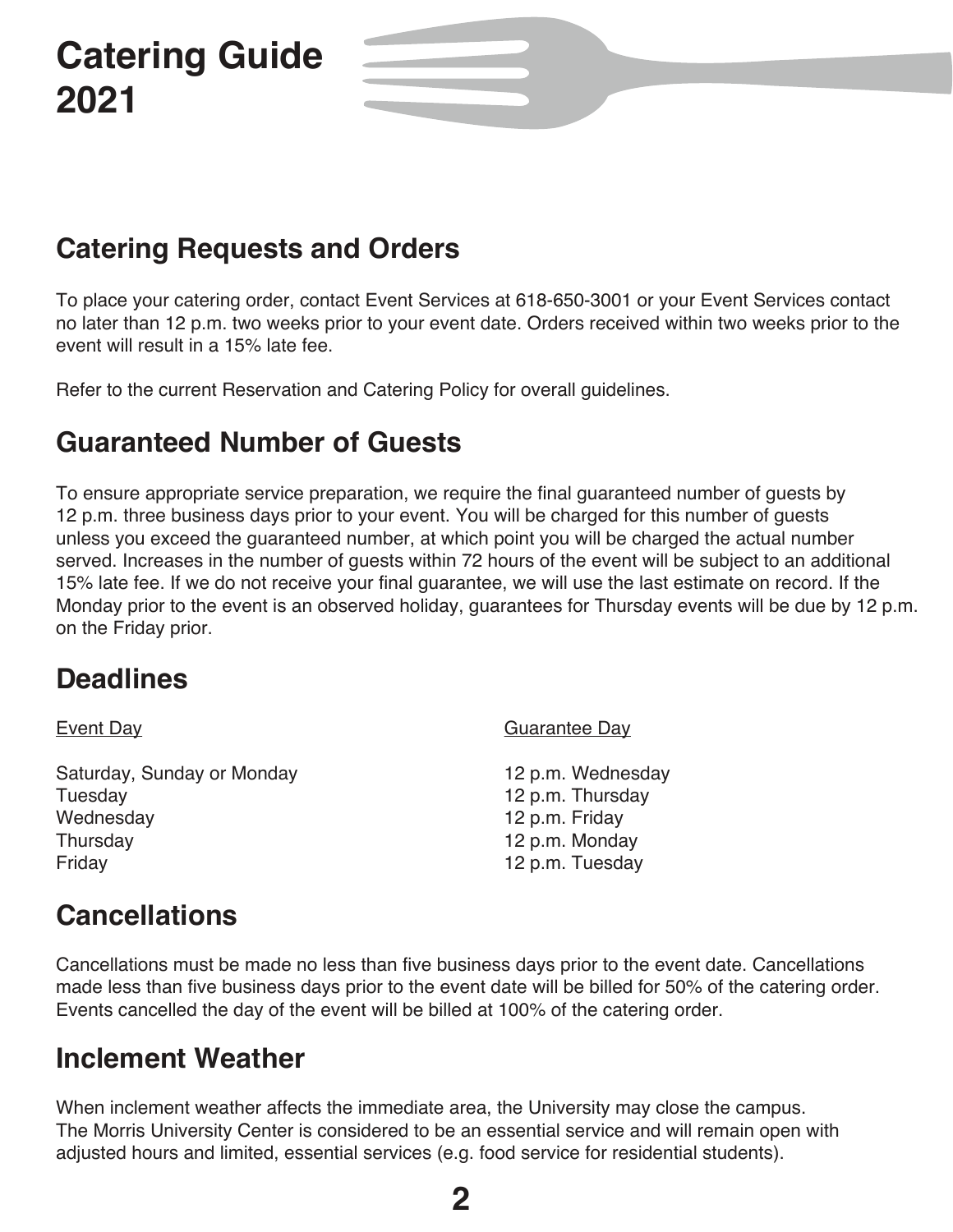# **Inclement Weather (Continued)**

The Event Services, Catering Services and Technical Services will not be operational and all events requiring any of those services will be cancelled. These services will be suspended until the University is officially reopened.

## **Event Set Ups**

For all events occurring outside of the Morris University Center, the client is responsible for ordering and setting up all tables and chairs. Customers are responsible for providing trash receptacles and trash removal at their events. If the catering staff is required to remove trash at the conclusion of an event, an additional fee will be charged.

### **Leftovers**

To protect your health and prevent food illnesses from occurring, the catering staff will remove all perishable foods from the event. Any nonperishable items may be taken if desired (e.g. pre-packaged snacks and bottled beverages). SIUE Catering does not provide to-go containers, platters, baskets or bags on buffets or receptions.

## **Minimums**

- There will be a \$75 minimum charge for all food orders Monday Friday.
- A minimum food and beverage order of \$600 is required for meals scheduled on Saturday or Sunday.
- A minimum food and beverage order of \$200 is required for refreshments scheduled on Saturday and Sunday.
- Orders totaling less than \$75 will be available as carryout only.
- Carryout orders can be delivered for \$10 within the Morris University Center.

## **Service Charges**

• A 6% service charge will apply on orders that require staff to remain and provide service for the event.

 • Events exceeding the scheduled 90 minute event time will be subject to additional service fees of \$25 per hour/per staff required to stay. Additional service staff is available upon request at \$25 per hour/per staff for a four hour minimum.

- There will be a 10% service charge for events with a start time prior to 7 a.m. or after 9 p.m.
- There will be a 10% charge for events that offer multiple entrée selections for one event. A specific count for each entrée ordered is required by 12 p.m. three business days prior to the event.
- Table linens will be provided at a charge of \$6.50 per tablecloth and must be ordered 14 days prior to the event.

 • Our standard linen colors are red, white and black. Linens outside of our standard colors are available upon request for an additional \$2 each. Colored tablecloths are subject to availability and must be ordered 30 days prior to the event.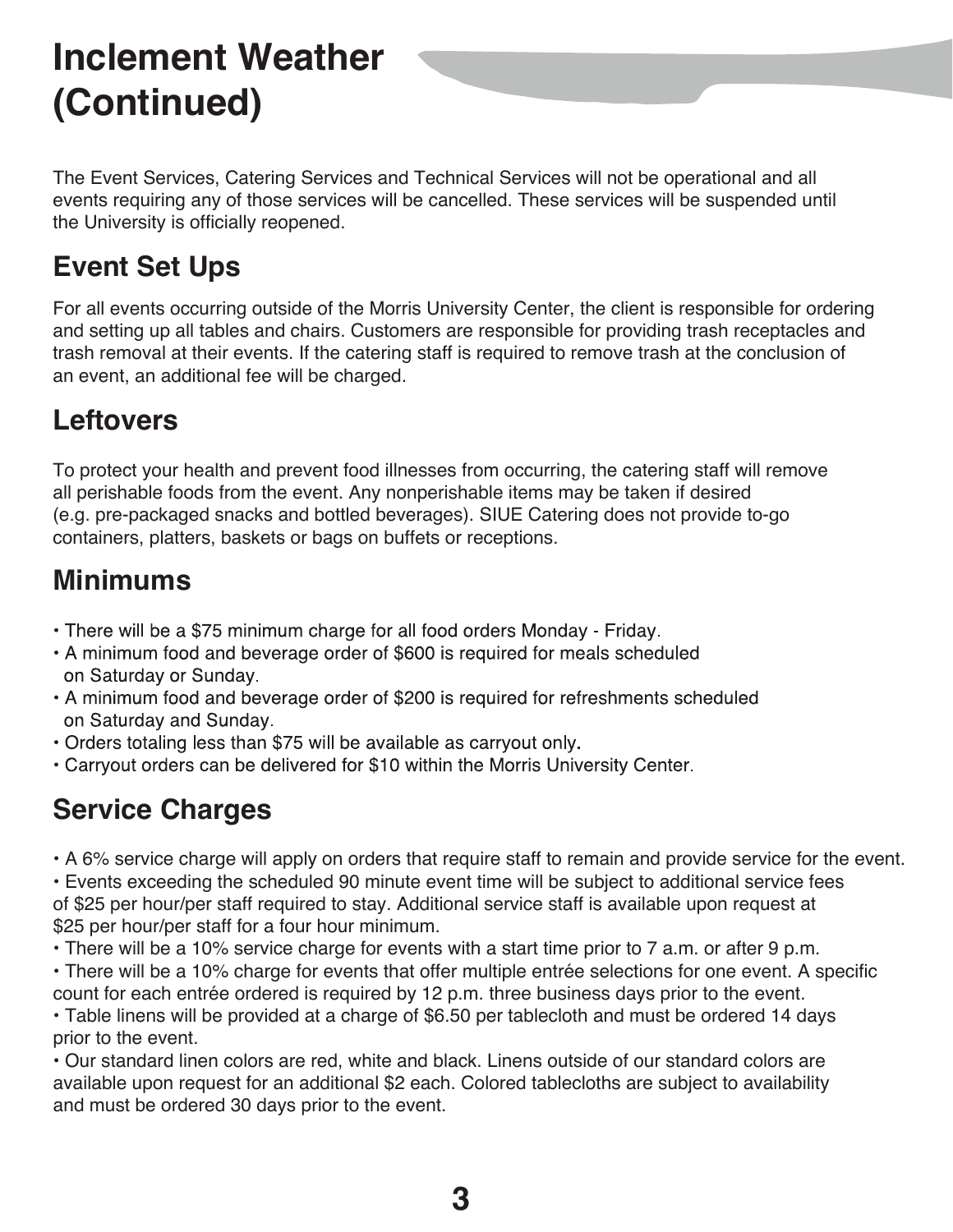# **Out of Building Delivery Charges**

There will be a 20% "Out of Building" charge on all food orders outside of the Morris University Center.

## **Additional Charges**

Currently, all catered events will be served on disposable products. When biodegradable/compostable disposable products are requested for catered events please add \$3.25 per guest.

## **Product Availability**

Product availability is subject to change without notice due to unexpected shortages from our suppliers.

## **Dietary Restrictions**

To ensure that all your guests have an experience that exceeds their expectations, our standard menu also features vegan, gluten free, nut free and dairy free. We will be pleased to accommodate guests with restricted dietary requirements provided that we have three business days' notice prior to your event.

Please be aware that during normal kitchen operations involving shared cooking and preparation areas, including common fryer oil, the possibility exists for food items to come in contact with other food products. Due to these circumstances, we are unable to guarantee that any menu entrée can be completely free of allergens.

Please contact our Catering Specialist at hahendr@siue.edu for suggestions to fill your special request. If you do not find a suitable meal in our Catering Guide, our team will be happy to develop a menu to meet your needs.

We are committed to keeping you healthy and safe.

When you dine with us, your health and safety is of paramount importance. We want you to know that we have a comprehensive plan to ensure we effectively manage the spread of illnesses such as COVID-19. Our team continues to monitor guidance provided by the Centers for Disease Control and Prevention, World Health Organization and other health authorities.

You can rest assured we are taking many steps to ensure a safe food service environment and to reinforce our stringent health and hygiene standards.

This includes:

- Maintaining strict cleaning, sanitizing and disinfecting protocols.
- Ensuring CDC guidelines for handwashing and hygiene etiquette.
- Reinforcing Food Safety Management System/HACCP standards for food preparation and service.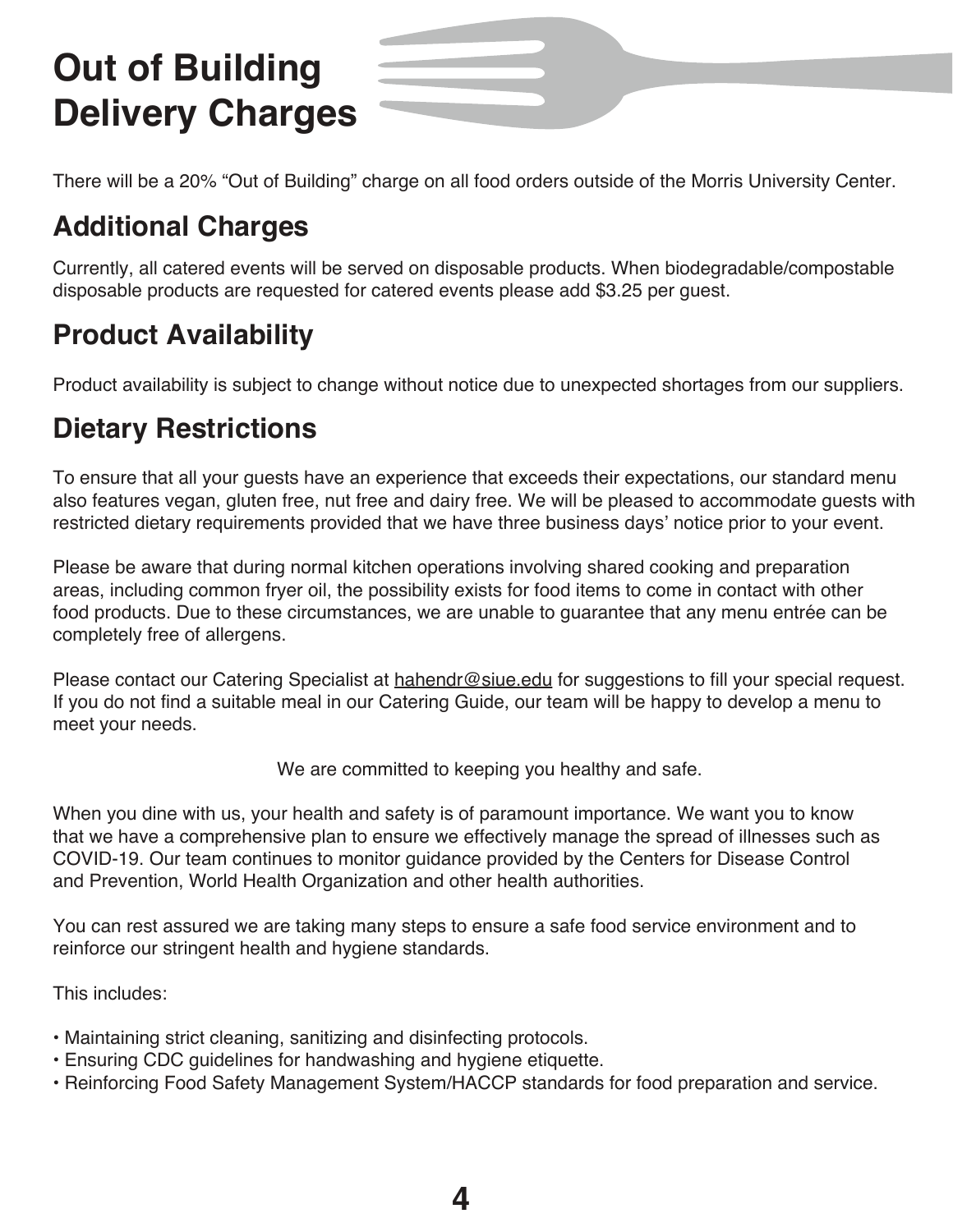# **Cold Breakfast Menu**

### **Quick Start - Individually Boxed - Min. 10 Guests - \$8.99**

- (1) Seasonal Fruit Cup, (1) Assorted Muffin and (1) Petite Danish
- Bottled Orange Juice, Hot Tea, Regular and Decaffeinated Coffee

### **Deluxe Continental - Individually Boxed - Min. 10 Guests - \$10.99**

- (1) Seasonal Fruit Cup, (1) Assorted Muffin and (1) Petite Danish
- Vanilla Yogurt and Granola Cup (9 oz.)
- Bottled Orange Juice, Hot Tea, Regular and Decaffeinated Coffee

### **Protein Packed Breakfast - Individually Boxed - Min. 10 Guests - \$11.99**

- (1) Seasonal Fruit Cup
- Vanilla Yogurt and Granola Cup (9 oz.)
- (2) Hard Boiled Eggs
- Cottage Cheese
- Bottled Orange Juice, Hot Tea, Regular and Decaffeinated Coffee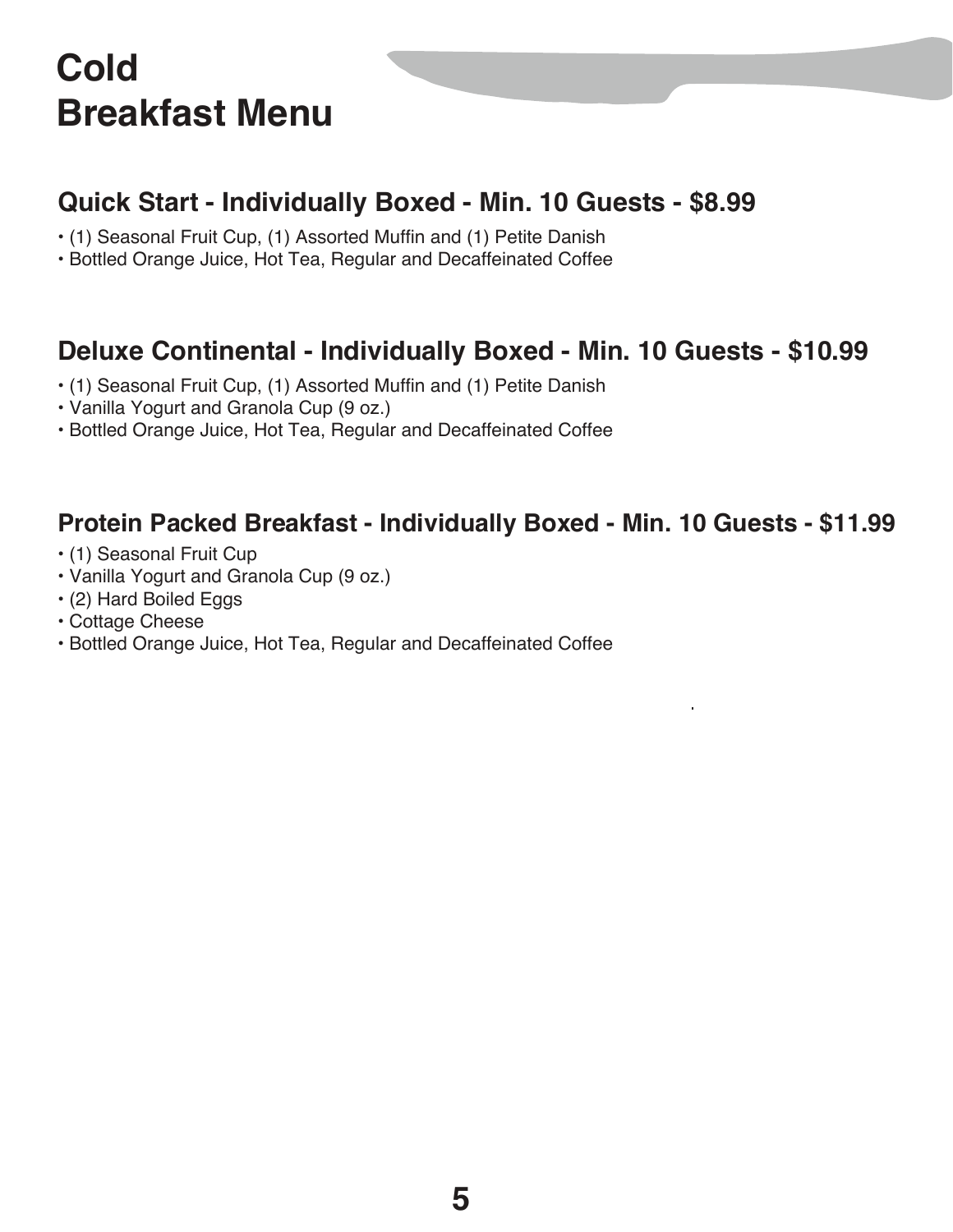# **Hot Buffet Breakfast**

### **Rise and Shine - Min. 15 Guests - \$10.99**

- Freshly Scrambled Eggs
- Batter Bite Potatoes
- Choice of Pork (Bacon or Sausage) or Turkey (Bacon or Sausage)
- Bottled Orange Juice, Hot Tea, Regular and Decaffeinated Coffee

### **Red Eye Breakfast Buffet - Min. 15 Guests - \$11.99**

- Freshly Scrambled Eggs
- Choice of Pork (Bacon or Sausage) or Turkey (Bacon or Sausage)
- Biscuits and Gravy
- Batter Bite Potatoes
- Assorted Jelly Packets and Butter
- Bottled Orange Juice, Hot Tea, Regular and Decaffeinated Coffee

### **Big Breakfast Buffet - Min. 15 Guests - \$12.99**

- Mixed Fruit Cup (9 oz.)
- Freshly Scrambled Eggs
- Choice of Pork (Bacon or Sausage) or Turkey (Bacon or Sausage)
- Batter Bite Potatoes
- Biscuits with Jelly and Butter
- French Toast with Syrup
- Bottled Orange Juice, Hot Tea, Regular and Decaffeinated Coffee

### **Enhancements - Per Person Pricing**

- Assorted Fresh Whole Fruit \$1.39
- Assorted Petite Danish \$ .99
- Large Cinnamon Rolls \$1.99
- Assorted Donuts \$1.69
- Assorted Muffins (4 oz.) \$1.99
- Assorted Scones \$1.99
- Croissants \$1.99
- Assorted Bagels with Cream Cheese \$1.99
- Assorted Cereal and Milk \$3.79
- Individual Oatmeal Cup \$1.99
- (2) Biscuits and Gravy \$1.99
- (2) Pancakes with Syrup \$1.99
- Bacon (3) Slices (Turkey or Pork) \$1.99
- Sausage Links (2) (Turkey or Pork) \$1.99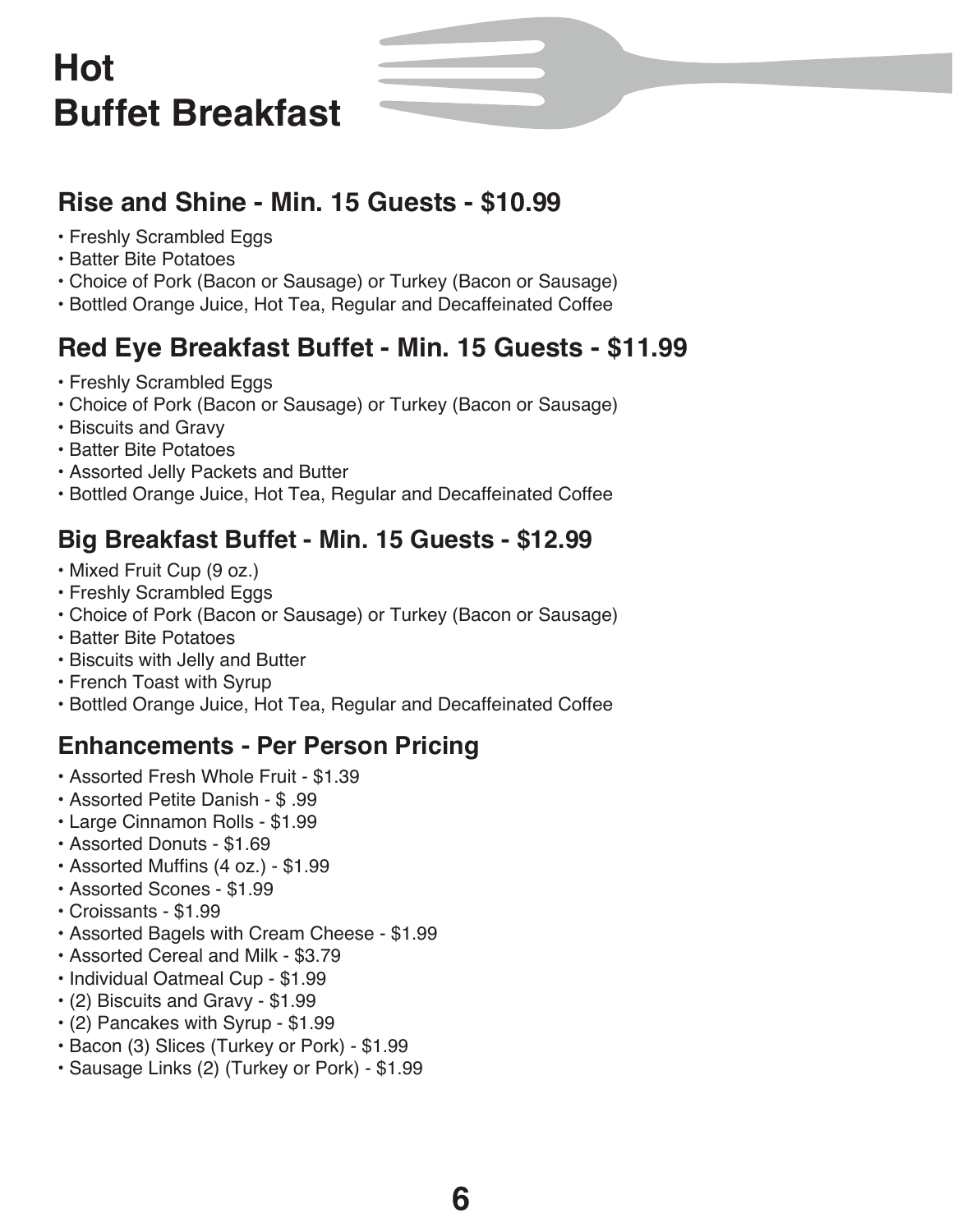# **Boxed Lunches**

#### **(Min. of 10 orders)**

When ordering, maximum of three different types of sandwiches, wraps or salads to a combined order.

- \*\*All boxed sandwiches and wraps served with fruit salad, chips, individually wrapped cookie and assorted bottled beverage\*\*
- \*\*Gluten Free Bread/Wrap Available Upon Request For An Additional \$2 Per Sandwich\*\*

#### Boxed Sandwiches - \$10.50 per person

- . Oven Roasted Turkey and Havarti with Pesto Mayo on Hawaiian Bread.
- Baked Ham and Swiss with Honey Mustard on Hawaiian Bread.
- Roast Beef and Boursin Cheese with Horseradish Spread on Hawaiian Bread.
- Portabella Mushroom, Red Pepper, Cucumber, Red Onion Stacker with Hummus Spread on Hawaiian Bread.

#### Boxed Wraps - \$10.50 per person

- . BLT Wrap with Cheddar Cheese and Mayo.
- Grilled Chicken Caesar Wrap with Romaine Lettuce, Shaved Parmesan and Caesar Dressing.
- Southwest Wrap with Portabella Mushroom, Black Bean Spread, Cilantro, Red Onion, Tomatoes, Corn, Shredded Lettuce and Salsa.

#### Boxed Salads - \$9.50 per person

- \*\* All boxed salads served with fruit salad, individually wrapped crackers, individually wrapped cookie and assorted bottled beverage\*\*
- Caesar Salad

Romaine Lettuce, Shaved Parmesan Cheese, Croutons and Caesar Dressing.

• Chef Salad

Romaine Lettuce, Turkey, Ham, Shredded Cheddar Cheese, Hard Boiled Eggs and Tomatoes with Ranch Dressing.

• Greek Salad

Romaine Lettuce, Feta Cheese, Grape Tomatoes, Red Onions, Kalamata Olives with Greek Dressing.

• Tuscan Harvest

Fresh Tender Greens Topped with Apple Slices, Dried Cranberries, Praline Pecans and Feta Cheese Crumbles Served with Poppy Seed Dressing.

• Southwest Salad

Romaine Lettuce, Roasted Corn, Black Beans, Grape Tomatoes, Diced Onion, Shredded Cheddar Cheese, Cilantro, Tortilla Strips served with Ranch Dressing.

#### Protein Add-On

- Sesame Roasted Tofu \$3
- Grilled 6oz. Chicken Breast \$4
- Herb Roasted 4oz. Salmon \$4
- Grilled Flank Steak \$10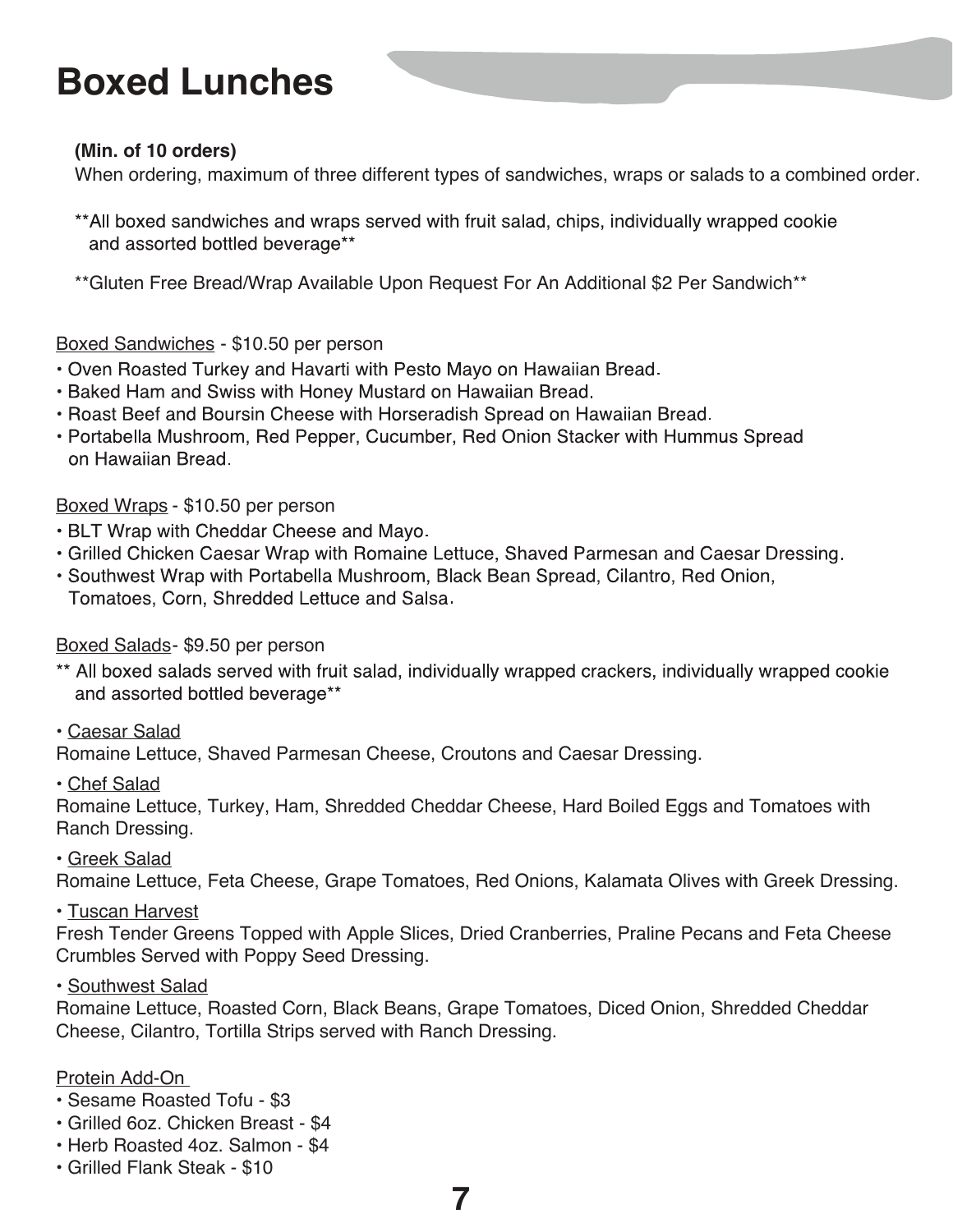# **Hot Lunch and Dinner Menu**

#### **(Min. of 10 orders)**

- \*\*All boxed hot meals served chef's choice of side salad, individually wrapped cookie and assorted bottled beverage.\*\*
- \*\*All meals can be served plated or in disposable containers\*\*

Chicken Parmesan - \$13.99 per person

• Boneless Skinless Chicken Breast, topped with Parmesan and Mozzarella Cheese, on a Bed of Marinara Sauce. Served with a Side Starch, Vegetable and one Garlic Bread Stick.

Focaccia Chicken - \$13.99 per person

• Garlic Focaccia Crusted Chicken Breast with Rose' Sauce. Served with a Side Starch, Vegetable and one Roll and Butter

Smoked BBQ Beef Brisket-\$13.99 per person

• Sliced Smoked Brisket In-House BBQ Sauce. Served with a Side Starch, Vegetable, one Roll and Butter.

Stuffed Pasta Shells - \$13.99 per person

• Pasta Shells filled with Ricotta Cheese, Parmesan Cheese and Herbs, Baked over Red Marinara Sauce, topped with Alfredo Sauce. Served with a side of Vegetables and one Garlic Bread Stick.

Four Cheese Lasagna - \$13.99 per person

• Served with side of Vegetables and one Garlic Bread Stick.

#### Oven Roasted Salmon - \$14.99 per person

• Salmon Filet Roasted and topped with a Creamy Garlic Dill Sauce. Served with a Side Starch, Vegetable and one Roll and Butter.

Grilled Vegetable Tower - \$16.99 per person

• Served with side of Brown Rice and Quinoa.

\*\*There will be a 10% upcharge for events that offer multiple entree selections for one event. A specific count for each entree ordered is required by 12 p.m. three business days prior to date of event.\*\*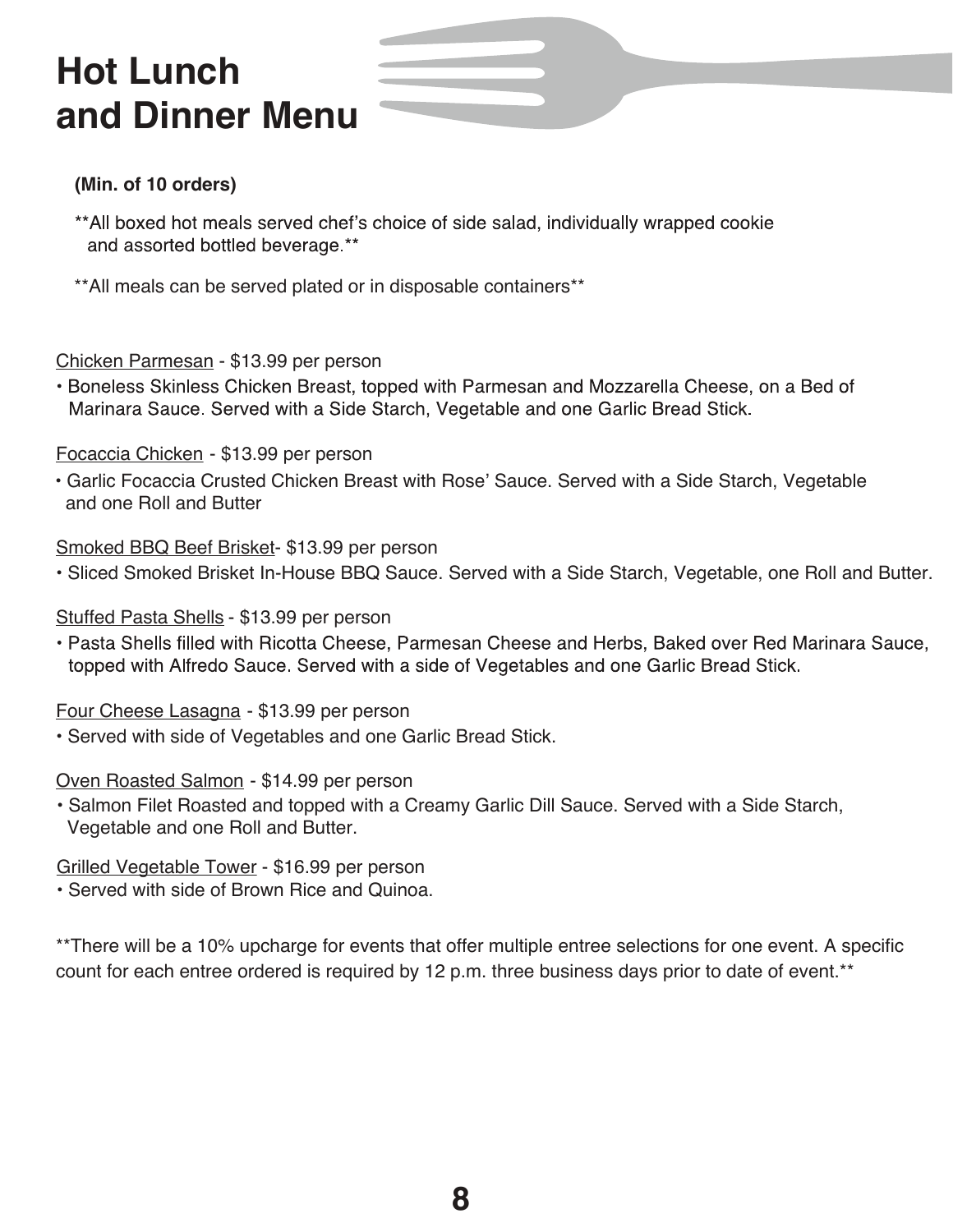### **Deli Buffet - Min. 15 Guests - \$14.99**

Garden Salad with Ranch or Italian Vinaigrette - Pre-made with Dressing Packets

#### **Choose Three Pre-made Individually Wrapped Sandwiches or Wraps Cut in Half**

- Oven Roasted Turkey & Havarti with Pesto Mayo on Hawaiian Bread
- Baked Ham & Swiss with Honey Mustard on Hawaiian Bread
- Roast Beef & Boursin Cheese with Horseradish Spread on Hawaiian Bread
- Grilled Portabella Mushroom, Red Pepper, Cucumber, Red Onion Stacker with Hummus Spread on Hawaiian Bread
- BLT Wrap with Cheddar Cheese and Mayo
- Grilled Chicken Caesar Wrap with Romaine Lettuce, Shaved Parmesan and Caesar Dressing
- Southwest Wrap with Grilled Portabella Mushroom, Black Bean Spread, Cilantro, Red Onion, Tomatoes, Corn, Shredded Lettuce and Salsa.

#### **Choose One Salad Below**

- Mustard Potato Salad
- Macaroni Salad
- Pasta Salad
- Creamy Coleslaw

#### **Includes the following:**

- Assorted Bags of Chips
- Dill Pickle Spears
- Mustard, Mayo, Horseradish and Relish Packets
- Chef Choice of Dessert
- Bottled Water, Bottled Tea and Soft Drinks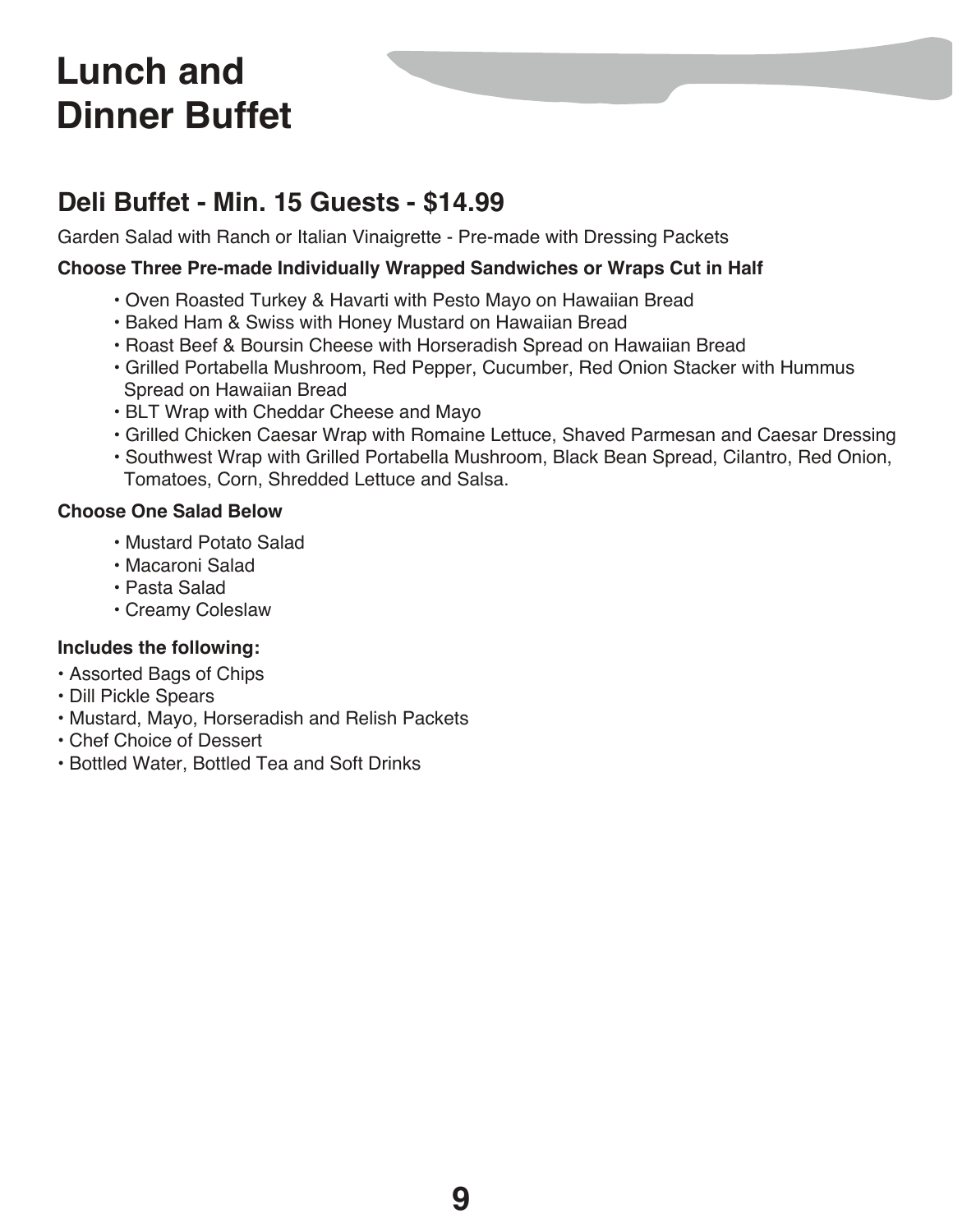### **Soup and Salad Buffet - Min. 15 Guests - \$14.99**

Garden Salad with Ranch or Italian Vinaigrette - Pre-made with Dressing Packets

#### **Choose One Salad Only (Salad will be pre-made with dressing packets)**

- Caesar Salad Romaine Lettuce, Shaved Parmesan Cheese, Croutons and Caesar Dressing
- Chef Salad Romaine Lettuce, Turkey, Ham, Shredded Cheddar Cheese, Hard Boiled Eggs and Tomatoes with Ranch Dressing
- Greek Salad Romaine Lettuce, Feta Cheese, Grape Tomatoes, Red Onions, Kalamata Olives with Greek Dressing
- Tuscan Harvest Fresh Tender Greens Topped with Apple Slices, Dried Cranberries, Praline Pecans & Feta Cheese Crumbles served with Poppy Seed Dressing
- Southwest Salad Romaine Lettuce, Roasted Corn, Black Beans, Grape Tomatoes, Diced Onion, Shredded Cheddar Cheese, Cilantro, Tortilla Strips served with Ranch Dressing

#### **Choose One Soup Only (Soup will be served by Catering staff)**

- Chicken Noodle
- Chicken with Rice
- Chicken Gumbo
- Italian Wedding
- Potato with Bacon
- Vegetable Beef
- Cream of Broccoli
- Vegetable
- Cheesy Cauliflower
- French Onion
- Potato
- Roasted Red Pepper Gouda

#### **Includes the following:**

- Chef Choice of Dessert
- Served with Rolls, Butter and Crackers
- Bottled Water, Bottled Tea and Soft Drinks

#### **Protein Add-On**

- Sesame Roasted Tofu \$3
- Grilled (6 oz.) Chicken Breast \$4
- Herb Roasted (4 oz.) Salmon \$4
- Flat Iron Steak (4 oz.) \$10

#### **Additional Soup Add-On \$2.25 per person**

**Additional Salad Add-On \$3.25 per person**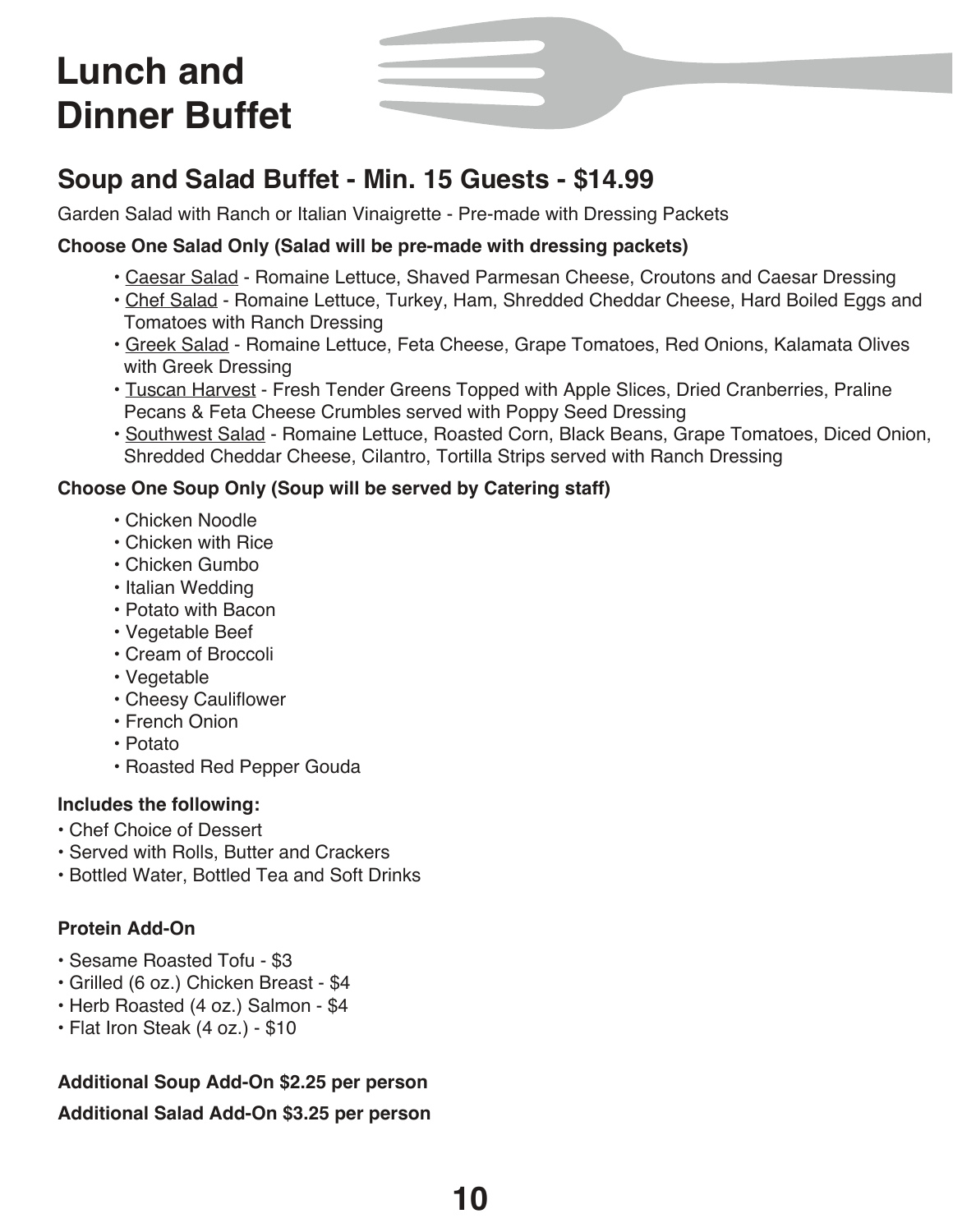### **BBQ Buffet - Min. 15 Guests - \$15.99**

#### **Choose Two Sides**

- Creamy Coleslaw
- Mustard Potato Salad
- Macaroni Salad
- Corn on the Cob
- Baked Beans
- Macaroni and Cheese

#### **Choose Two Entrees Below**

- Smoked Bone-In Chicken
- BBQ Porksteaks
- Brats
- Pulled Pork
- Pulled Chicken
- Pulled Jackfruit (V)

#### **Includes the following:**

- Corn Bread Muffin and Butter
- Three Types of BBQ Sauce in Squeeze Bottles
- Chef's Choice of Dessert
- Bottled Water, Bottled Tea and Soft Drinks

### **Down Home Buffet - Min. 15 Guests - \$14.99**

- Garden Salad with Ranch or Italian Vinaigrette (Pre-made with dressing packets)
- Mashed Potatoes with White Gravy
- Southern Style Green Beans with Onions and Bacon
- Macaroni & Cheese
- Fried Chicken
- Mostoccioli with or without Meat Sauce
- Biscuits with Honey and Butter
- Chef's Choice of Dessert
- Bottled Water, Bottled Tea and Soft Drinks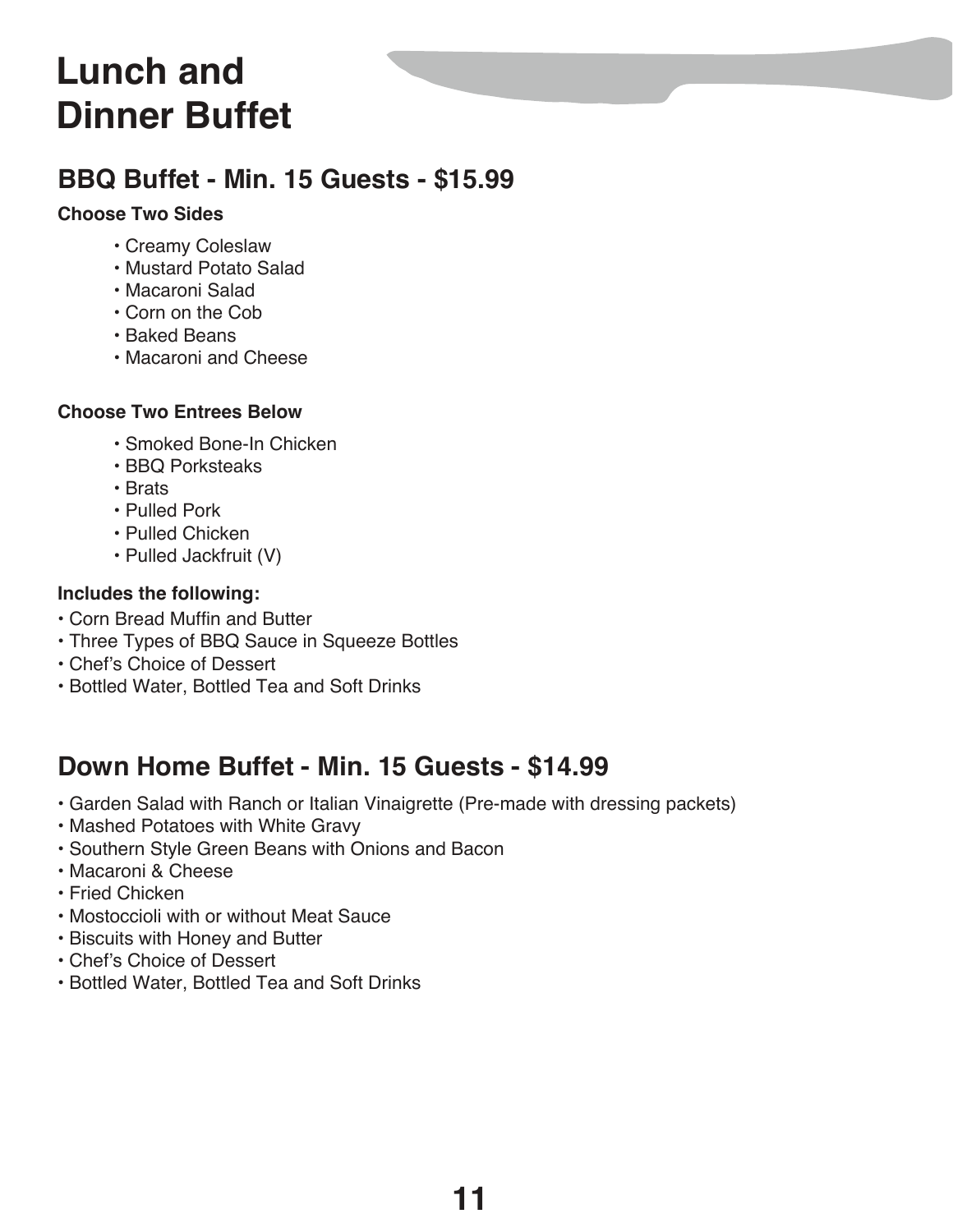### **Taste of Tuscany Buffet - Min. 15 Guests - \$14.99**

#### **Choose One Salad**

• Caesar or St. Louis Hill Salad

#### **Choose Two Entrees**

- Wild Mushroom Gnocchi (V)
- Mushroom Ravioli (V)
- Four Cheese Lasagna (V)
- Chicken Alfredo
- White Fish Caprese
- Breaded Chicken Parmesan
- Mostoccioli with or without Meat Sauce

#### **Includes the following:**

- Lemon Pepper Broccoli
- Seasoned Green Beans
- Bread Sticks
- Chef's Choice of Dessert
- Bottled Water, Bottled Tea and Soft Drinks

### **Cocina Buffet - Min. 15 Guests - \$14.99**

- Tortilla Chips
- Queso Dip
- Flour Tortillas
- Grilled Chicken
- Roasted Corn & Black Beans (V)
- Seasoned Rice
- Refried Beans
- Shredded Lettuce
- Individual Salsa, Sour Cream and Guacamole Packets
- Bottled Water, Bottled Tea and Soft Drinks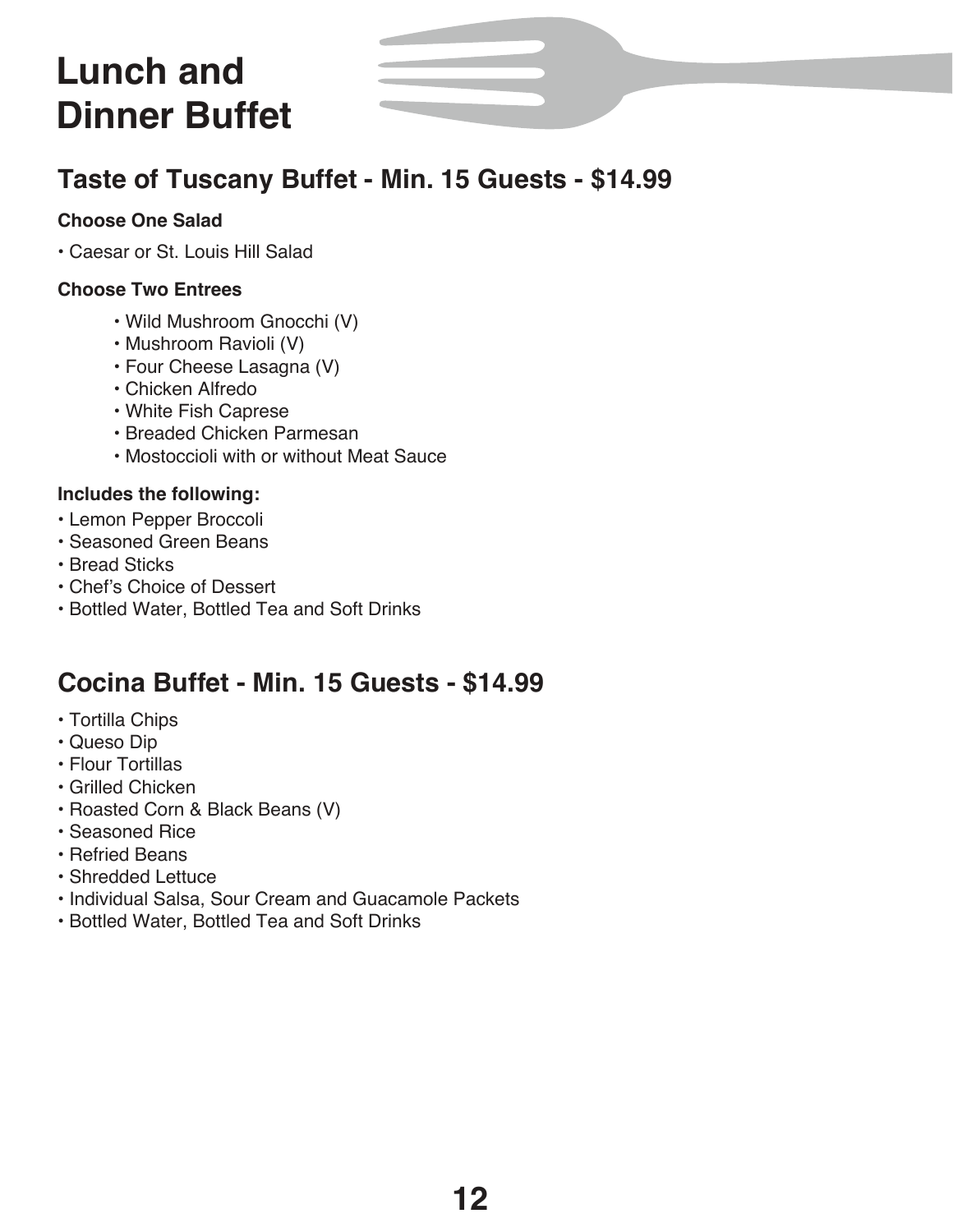# **Appetizer and Snack Menu**

(Price is based on full order of 50 pieces, unless otherwise indicated.)

## **Cold Appetizers**

Antipasto Skewer - \$49.99 • Artichoke, Mozzarella & Tomato Kabob. Fruit Kabobs with Amaretto Dip - \$49.99 Vegetable Hummus Cups - \$49.99 • (9oz.) Cup with Baby Carrots, Celery Sticks, Cucumbers and Sliced Peppers. **Hot Appetizers** Mozzarella Sticks with Marinara - \$31.99 Toasted Ravioli (Beef or Cheese) with Marinara - \$43.99 Cheddar Stuffed Jalapeno Poppers - \$39.99 Crab Rangoon with Sweet and Sour Sauce - \$49.99 Teriyaki Beef Kabobs - \$62.99 Teriyaki Chicken Kabobs - \$56.99 Spanakopita - \$118.99 Assorted Petite Quiche - \$87.49 Breaded Chicken Tenders with Honey Mustard - \$68.74

Sweet and Sour Meatballs (100 pcs) - \$37.49

## **Individual Packaged Snacks**

\$1.50 each

\$2.00 each

- Granola Bars
- Assorted Bagged Nuts
- Trail Mix
- Assorted Chips
- Cookies

## **Beverages**

- \$3.00 each
- Bottled Water (20 oz).
- Bottled Soft Drink (20 oz.) (Pepsi, Diet Pepsi, Mt. Dew, Diet Mt. Dew, Sierra Mist & Diet Sierra Mist)
- Bottled Lipton Iced Tea (Sweet or Unsweet)
- Bottled Juice (16oz.) (Apple, Cranberry and Orange)
- Milk (2% or Chocolate)
- Assorted Candy Bars
- \$2.50 each
- Sweet Street Rice Krispy
- Sweet Street Brownie

**13**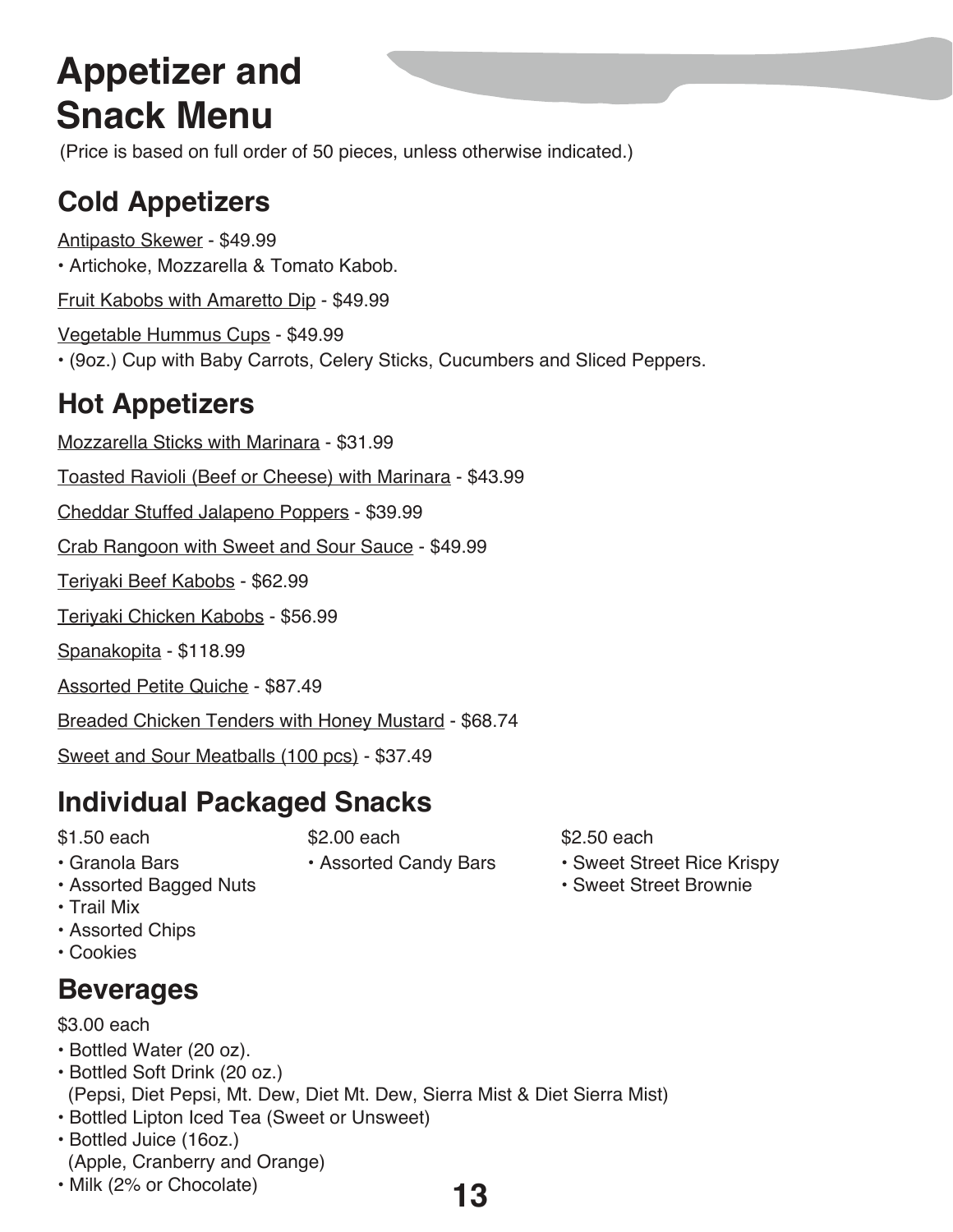# **Hot Beverages**

#### **Regular and Decaf Coffee**

- Gallon (128 oz.) \$12.49
- To Go (96 oz.) \$11.99

#### **Starbucks Regular and Decaf Coffee**

- Gallon (128 oz.) \$14.49
- To Go (96 oz.) \$13.99

#### **Hot Tea (Herbal and Regular)**

- Gallon (128 oz.) \$13.99
- To Go (96 oz.) \$12.49

#### **Hot Chocolate**

- Gallon (128 oz.) \$14.99
- To Go Not Available

#### **Hot Apple Cider**

- Gallon (128 oz.) \$19.99
- To Go Not Available

# **A la Carte Disposables**

- Eco-friendly Plate \$.12
- Plastic Plate 9" \$.15
- Cutlery Combo with Napkin \$1.00
- Disposable Serving Tong \$1.00
- Disposable Serving Spoon \$1.00
- Sterno (burn time 4 hours) \$1.75
- Disposable Chafing Rack (includes water pan) \$8.00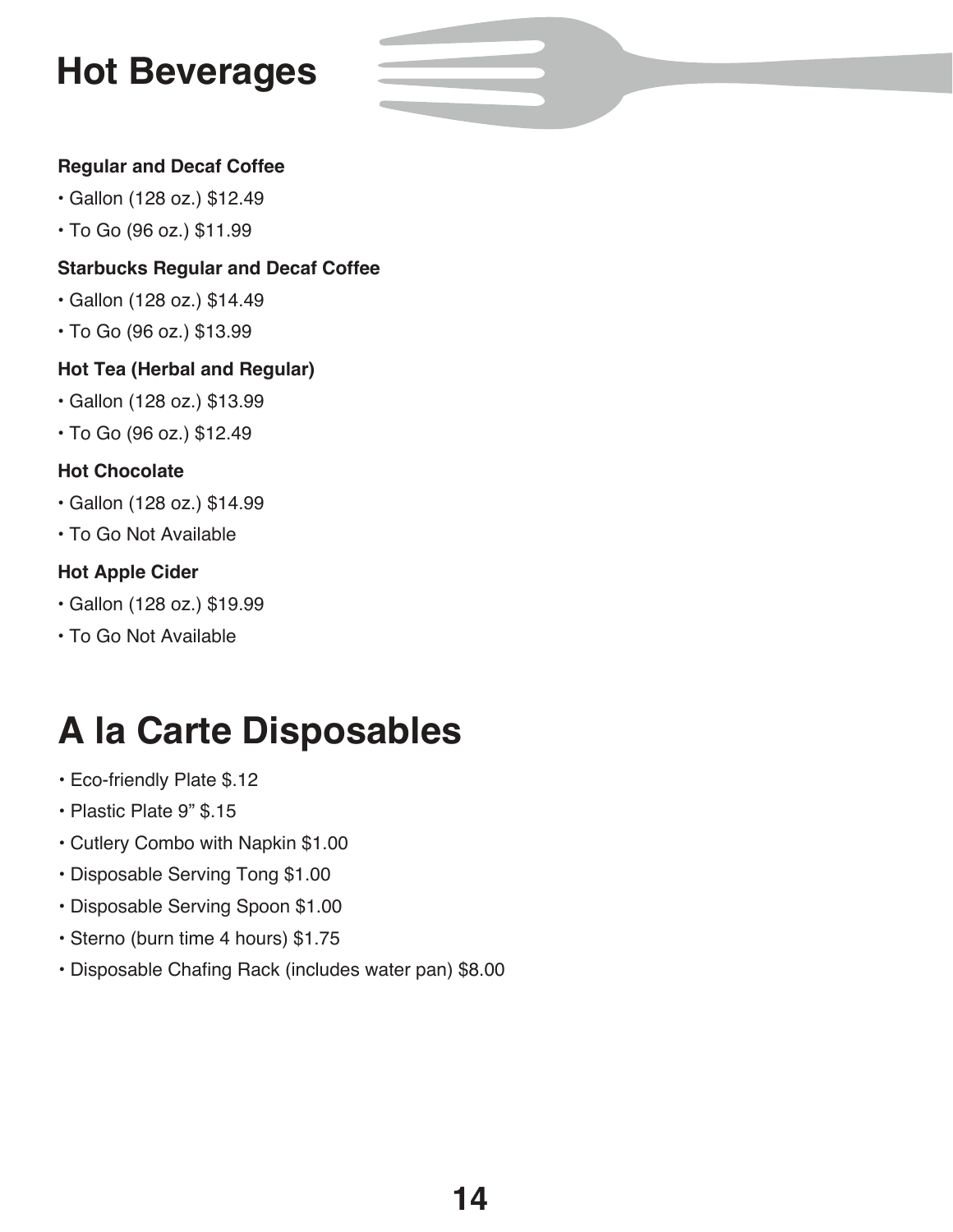# **Bakery**

**We can provide full or half sheet cakes of the following below.**

**10" Round Cake \$19.99 Flavors Include:** Chocolate, Yellow and White

**Basic Sheet Cake Flavors Include:** Chocolate, Yellow, White and Marble **Basic Icing Flavors Include:** Chocolate or White **Basic Half Sheet \$29.99 Basic Full Sheet \$49.99**

**Premium Sheet Cake Flavors Include:** Italian Cream, Carrot and Red Velvet **Premium Icing Flavors Include:** Chocolate, White and Cream Cheese **Premium Filling Flavors Include:** Lemon, Blueberry and Strawberry **Premium Half Sheet \$54.99 Premium Full Sheet \$99.99 Add \$9.99 for Filling on Half Sheet Add \$19.99 for Filling on Full Sheet**

**Cupcakes Minimum Order One Dozen, Priced Per Dozen Basic Cupcakes \$11.99 Flavors Include:** Chocolate, White or Yellow **Premium Cupcakes \$19.99 Flavors Include:** Italian Creme, Carrot or Red Velvet

**Assorted 4 oz. Muffins \$1.99**

**Mousse \$1.29 per person Flavors Include:** Chocolate, Strawberry or Vanilla

**Assorted Cheesecakes \$2.49 per person**

**Cookies Minimum Order One Dozen, 1.5 oz. \$1.50 each Flavors Include:** Chocolate Chip, Oatmeal Raisin, Peanut Butter, Sugar, Chocolate Chocolate Chip and M&M's

**Special Dietary Chocolate Flourless Torte (Gluten Free) \$5.99 per person No Sugar Added New York Style Cheesecake \$4.99 per person No Sugar Added Pies \$4.99 Flavors Include:** Apple, Pumpkin, Cherry and Blueberry **\*Carry out Bakery items do not include plates, napkins and cutlery**

## **15**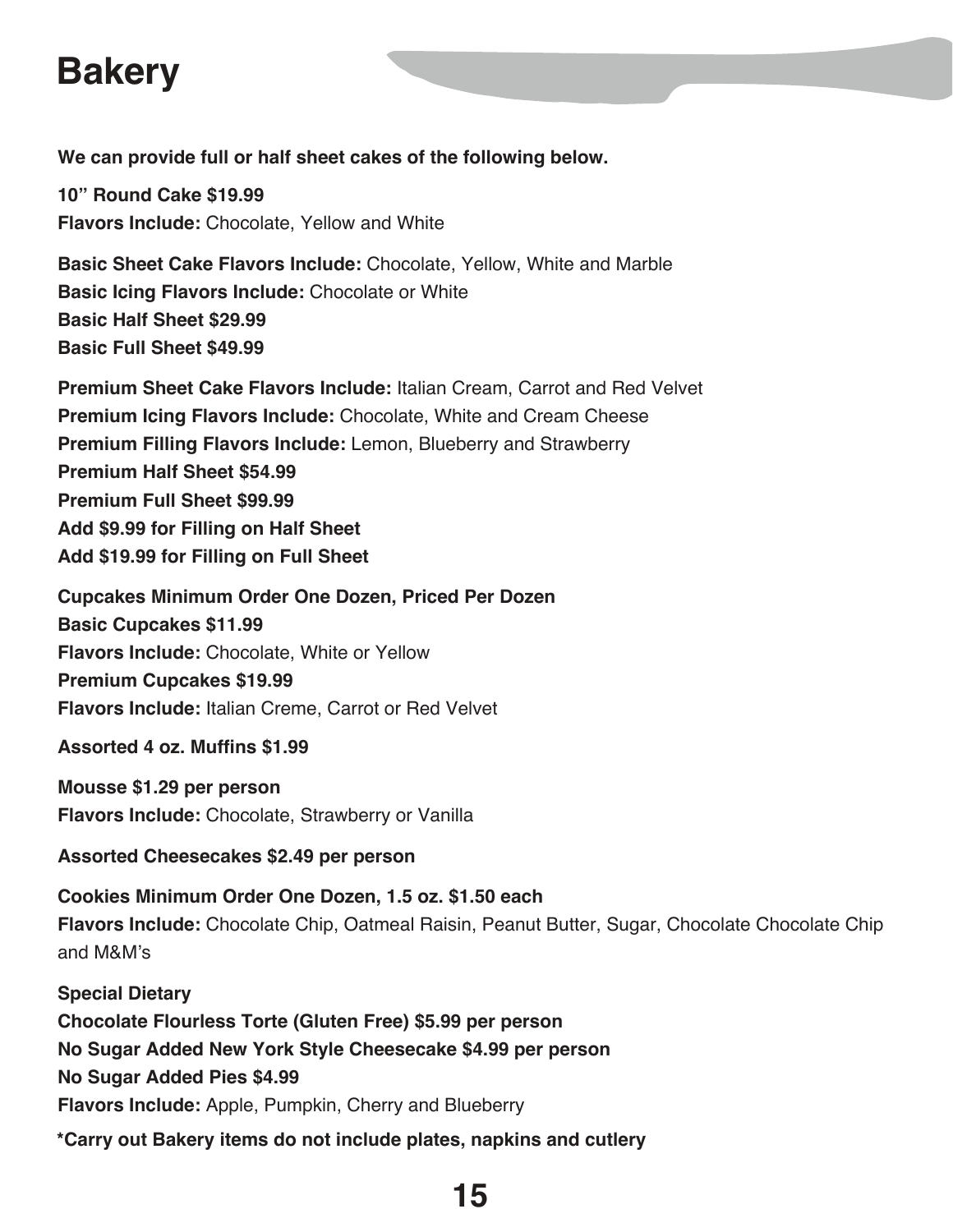## **Bar Service**

**Illinois State Law prohibits the purchase or consumption of alcholic beverages by persons** under the age of 21. SIUE will not serve alcohol to any guest without a valid driver's license or **state-issued ID.**

**No alcohol will be provided without food ordered for the event. A food order must consist of a meal or substantial order of appetizers which will be provided by Catering Services. If at any time food is not available, alcohol service will discontinue.**

#### **Open Bar**

Open Bar Service is available for no less than two hours and no more than four hours and is priced per person with a minimum order of ten guests.

#### **Full Open Bar (Beer, Wine, Mixed Drinks, Soda and Bottled Water)**

Two Hours \$13.29 Three Hours \$14.29 Four Hours \$15.29

#### **Limited Open Bar (Beer, Wine, Soda and Bottled Water)**

Two Hours \$10.79 Three Hours \$11.79 Four Hours \$12.79

#### **Host Bar**

Host Bar Service is available for no less than two hours and no more than four hours and is priced on consumption. Bar service is charged by the drink. There is a \$75.00 minimum charge for a Host Bar. Sponsors will be charged the greater or actual consumption or the minimum \$75.00 charge.

Soda/Bottled Water (Pepsi Products) \$3.00 Bottled Beer \$5.00 Wine \$6.00 Mixed Drinks \$7.00